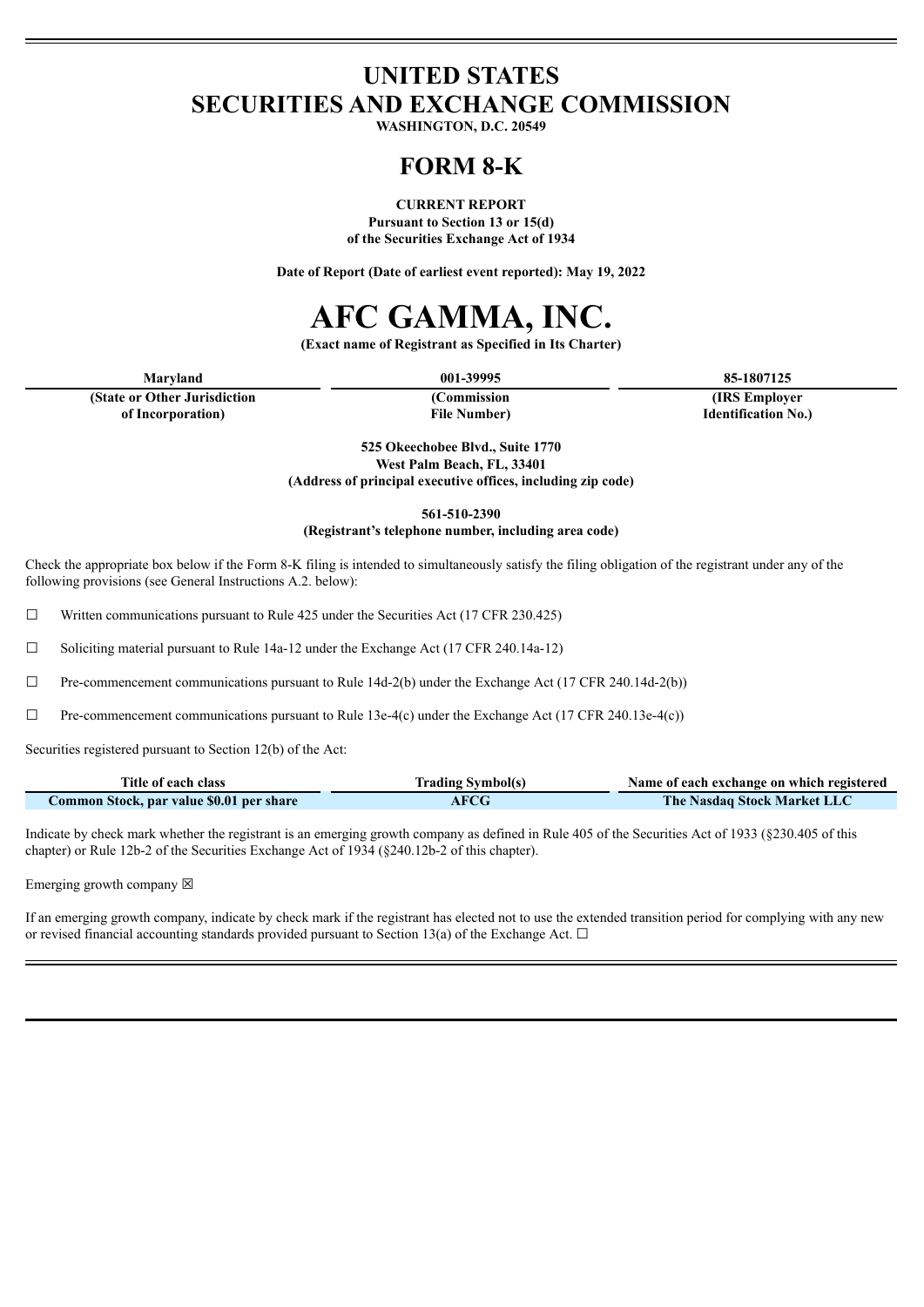#### **Item 5.07 Submission of Matters to a Vote of Security Holders.**

On May 19, 2022, AFC Gamma, Inc. (the "Company") held its 2022 Annual Meeting of Shareholders (the "2022 Annual Meeting"). At the 2022 Annual Meeting, the shareholders of the Company's common stock voted on (i) the reelection of three director nominees (Proposal 1) and (ii) the ratification of the appointment of CohnReznick LLP as the Company's independent registered public accounting firm for the year ending December 31, 2022 (Proposal 2). The results of the votes are set forth below.

## **Proposal 1 – Election of Class II Directors**

The Company's shareholders voted in favor of the reelection of each of the three Class II director nominees for a term of office expiring at the 2025 Annual Meeting of Shareholders or, in each case, until their successors are duly elected and qualified.

|                  | For          | Withhold  | <b>Broker Non-Vote</b> |
|------------------|--------------|-----------|------------------------|
| Jonathan Kalikow | 11,293,656   | 402.952   | 3,972,781              |
| Jodi Hanson Bond | 9,053,117    | 2,643,491 | 3,972,781              |
| Robert Levy      | 11, 191, 374 | 505,234   | 3,972,781              |

#### **Proposal 2 – Ratification of Appointment of CohnReznick LLP**

The Company's shareholders approved the ratification of the appointment of CohnReznick LLP as the Company's independent registered public accounting firm for the year ending December 31, 2022.

| For                          | gainsi         |      | Non-Vote<br>Broker |
|------------------------------|----------------|------|--------------------|
| $-50^\circ$<br>$\sim$ $\sim$ | 207<br>25.30 i | .490 |                    |
|                              |                |      |                    |

1